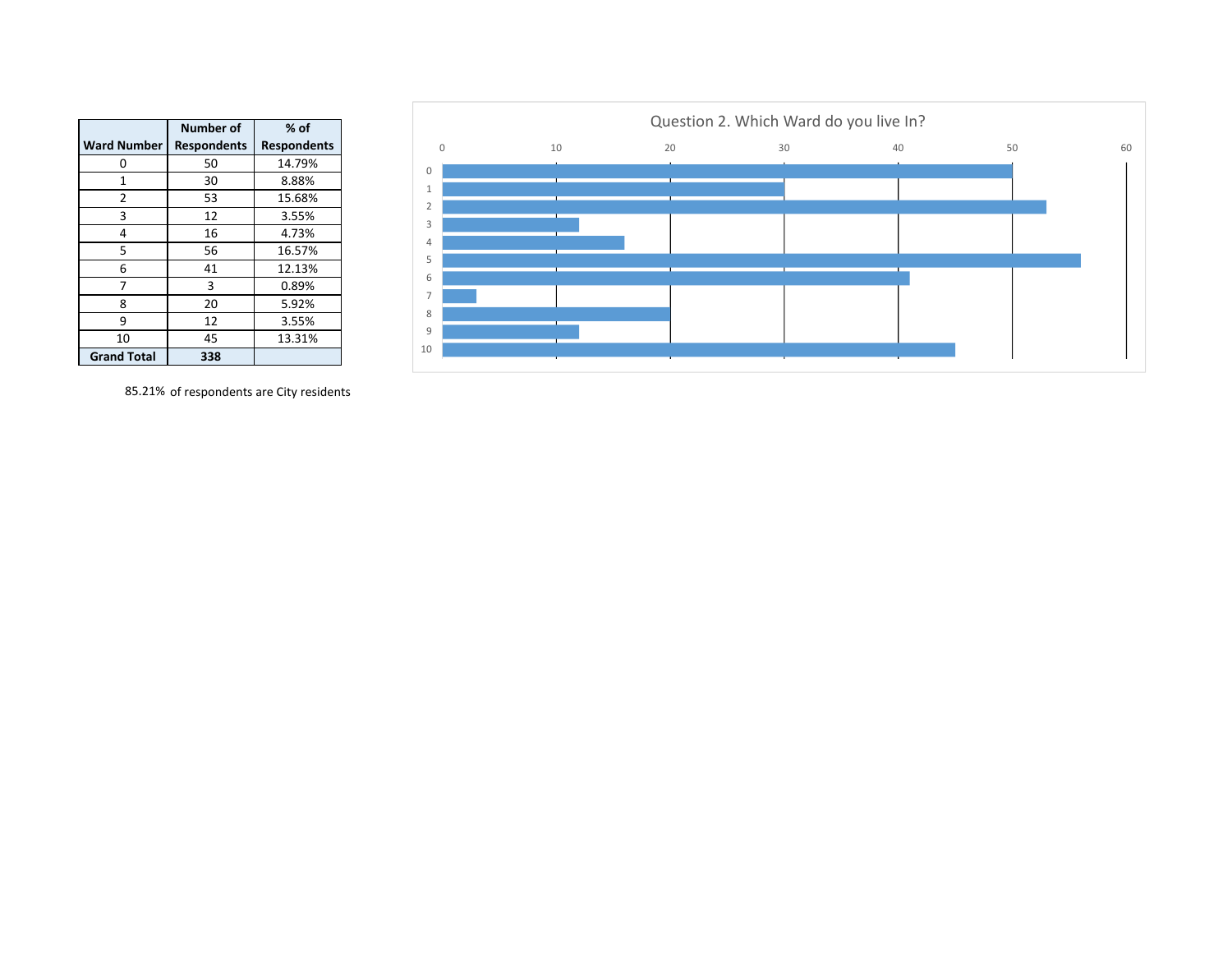|                    | <b>Number of</b>   | % of Total         | 2010 Census |
|--------------------|--------------------|--------------------|-------------|
| Age                | <b>Respondents</b> | <b>Respondents</b> | Data        |
| Under 18           | 3                  | 3.25%              | 23.00%      |
| 18-29              | 11                 | 30.47%             | 7.70%       |
| 30-39              | 103                | 32.25%             | 11.10%      |
| $40 - 49$          | 109                | 18.05%             | 16.40%      |
| $50 - 59$          | 61                 | 8.58%              | 17.90%      |
| 60-69              | 29                 | 2.07%              | 13.20%      |
| 70-79              | 7                  | 0.89%              | 7.10%       |
| (blank)            | 15                 | 4.44%              | N/A         |
| <b>Grand Total</b> | 338                |                    |             |

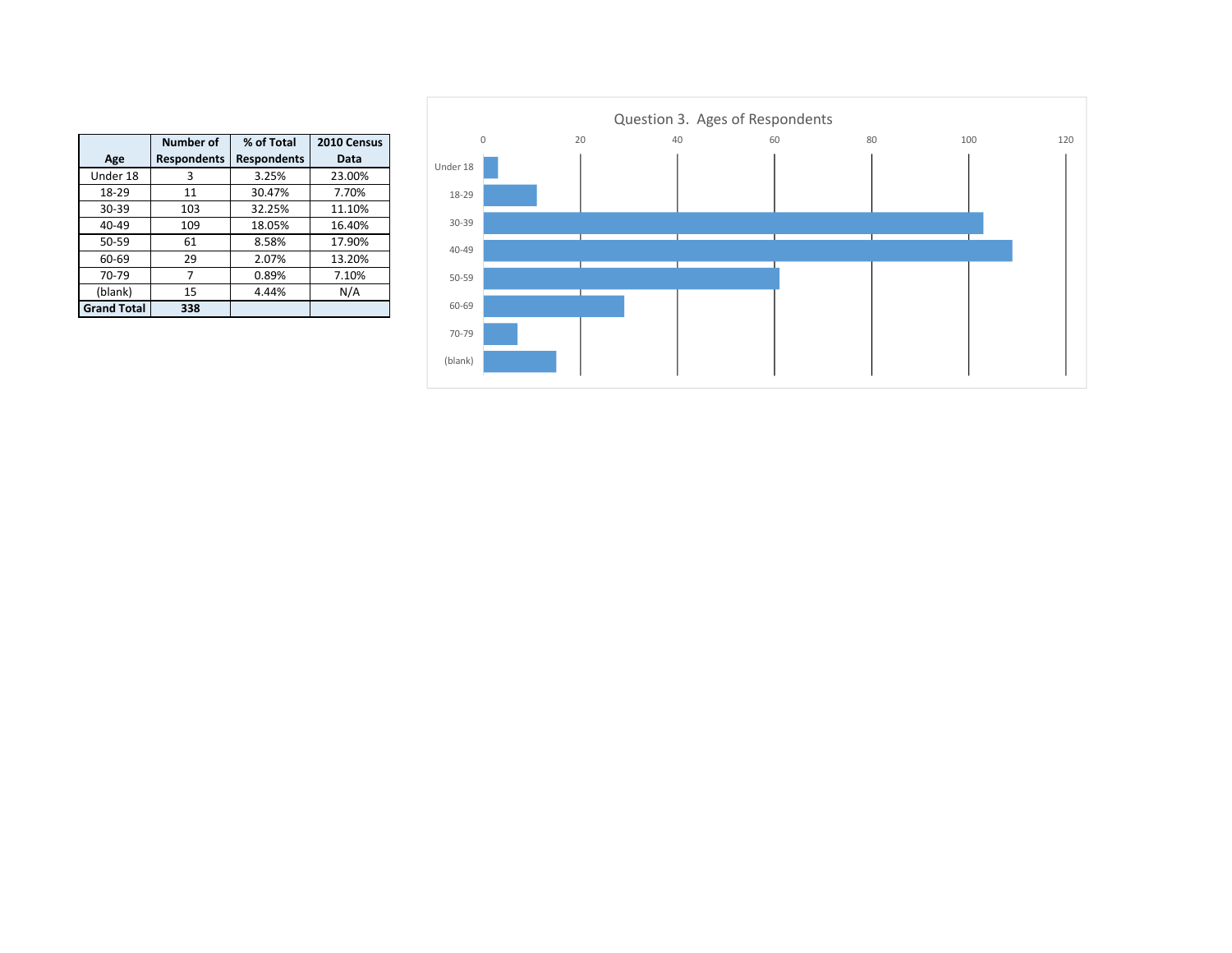|                    | <b>Number of</b>   | % of Total         |                  |
|--------------------|--------------------|--------------------|------------------|
| Gender             | <b>Respondents</b> | <b>Respondents</b> | 2010 Census Data |
| Female             | 206                | 60.95%             | 51.40%           |
| Male               | 106                | 31.36%             | 48.60%           |
| Other              |                    | 0.30%              |                  |
| (blank)            | 25                 | 7.40%              |                  |
| <b>Grand Total</b> | 338                |                    |                  |

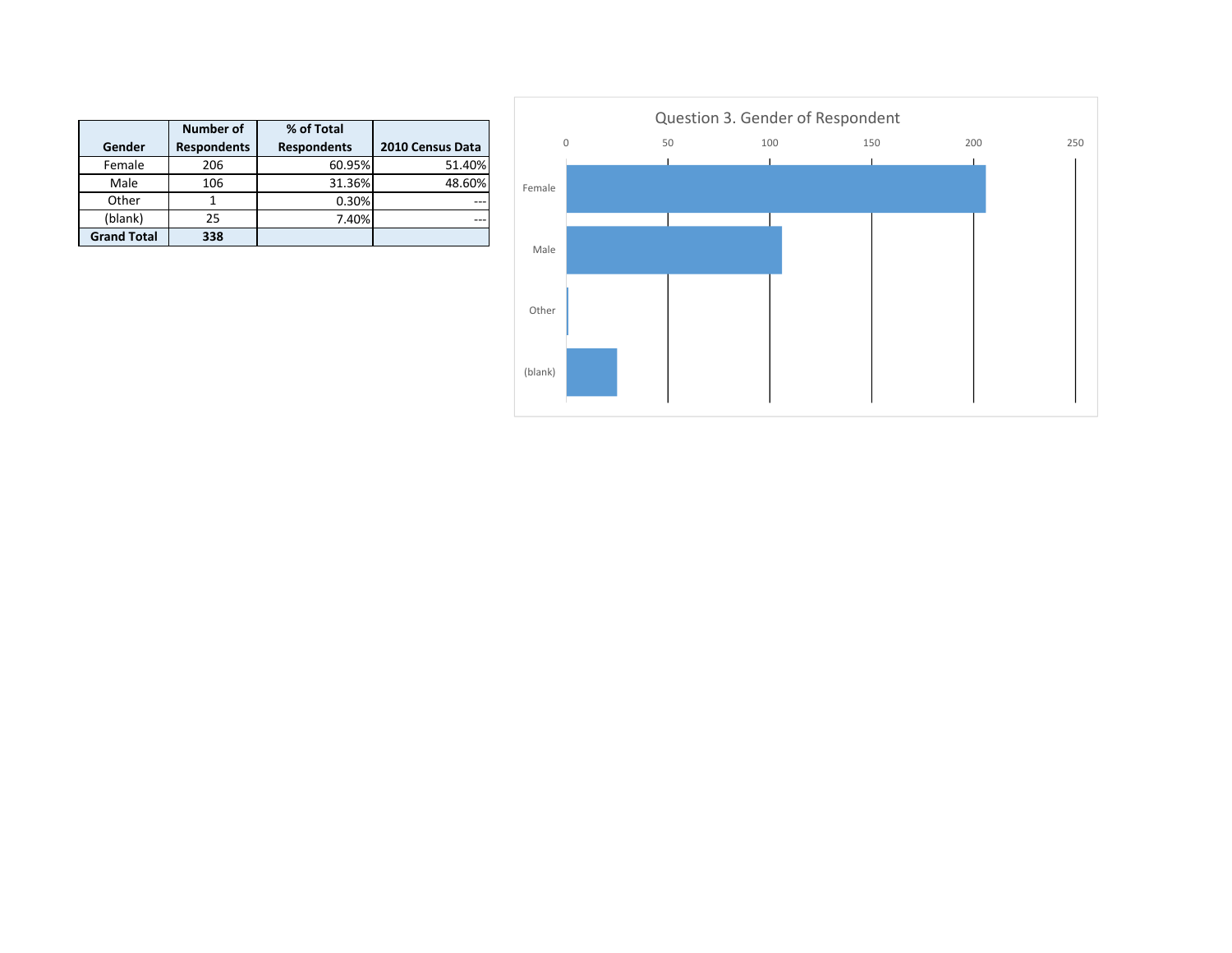|                    | Number of          | % of Total         |                  |
|--------------------|--------------------|--------------------|------------------|
| Gender             | <b>Respondents</b> | <b>Respondents</b> | 2010 Census Data |
| No                 | 63                 | 18.64%             |                  |
| Yes                | 269                | 79.59%             |                  |
| (blank)            | 6                  | 1.78%              |                  |
| <b>Grand Total</b> | 338                |                    |                  |

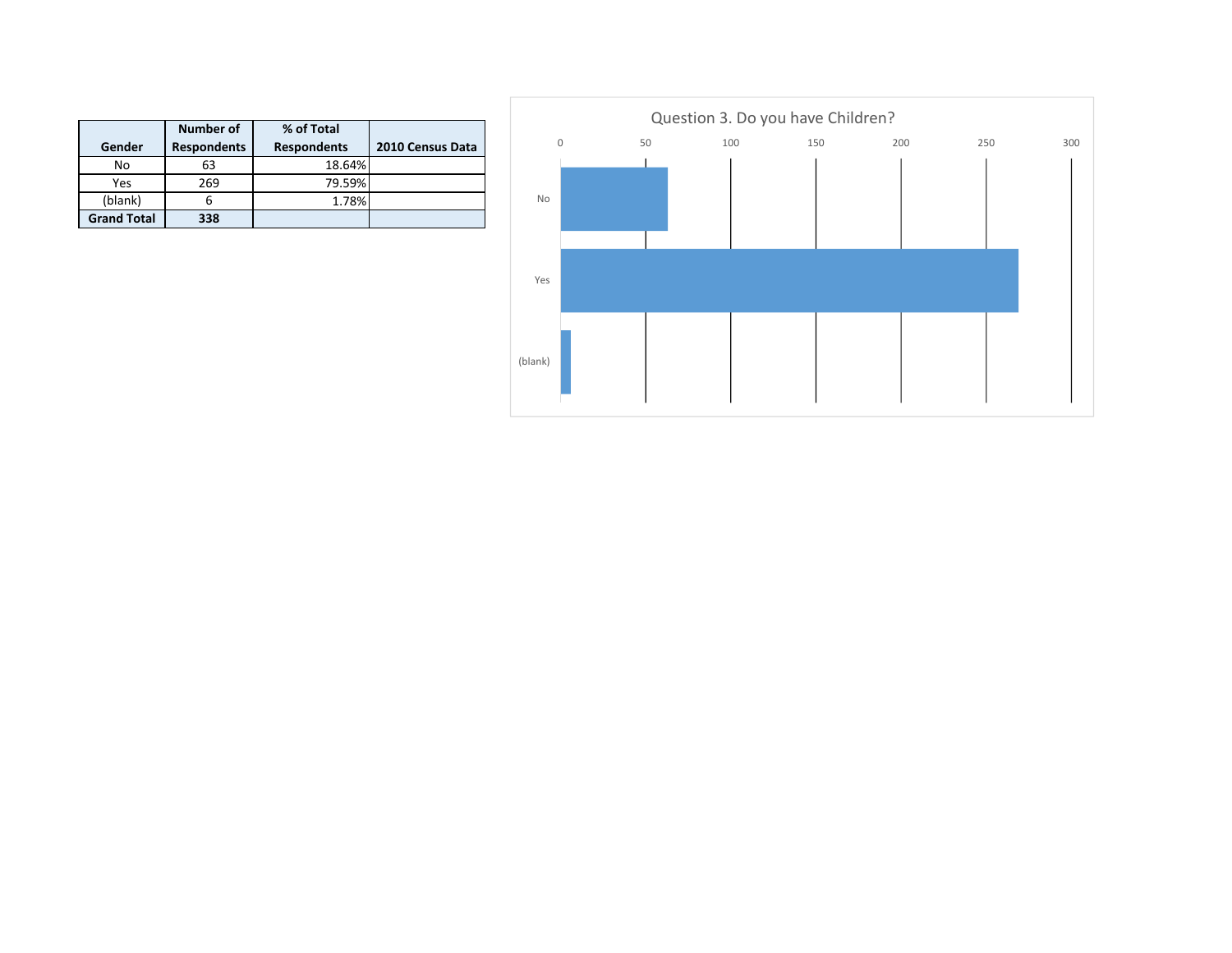| Are You a Cyclist? | Number of<br><b>Respondents</b> | % of Total<br><b>Respondents</b> |
|--------------------|---------------------------------|----------------------------------|
| No                 | 107                             | 31.66%                           |
| Yes                | 228                             | 67.46%                           |
| (blank)            |                                 | 0.89%                            |
| <b>Grand Total</b> | 338                             |                                  |

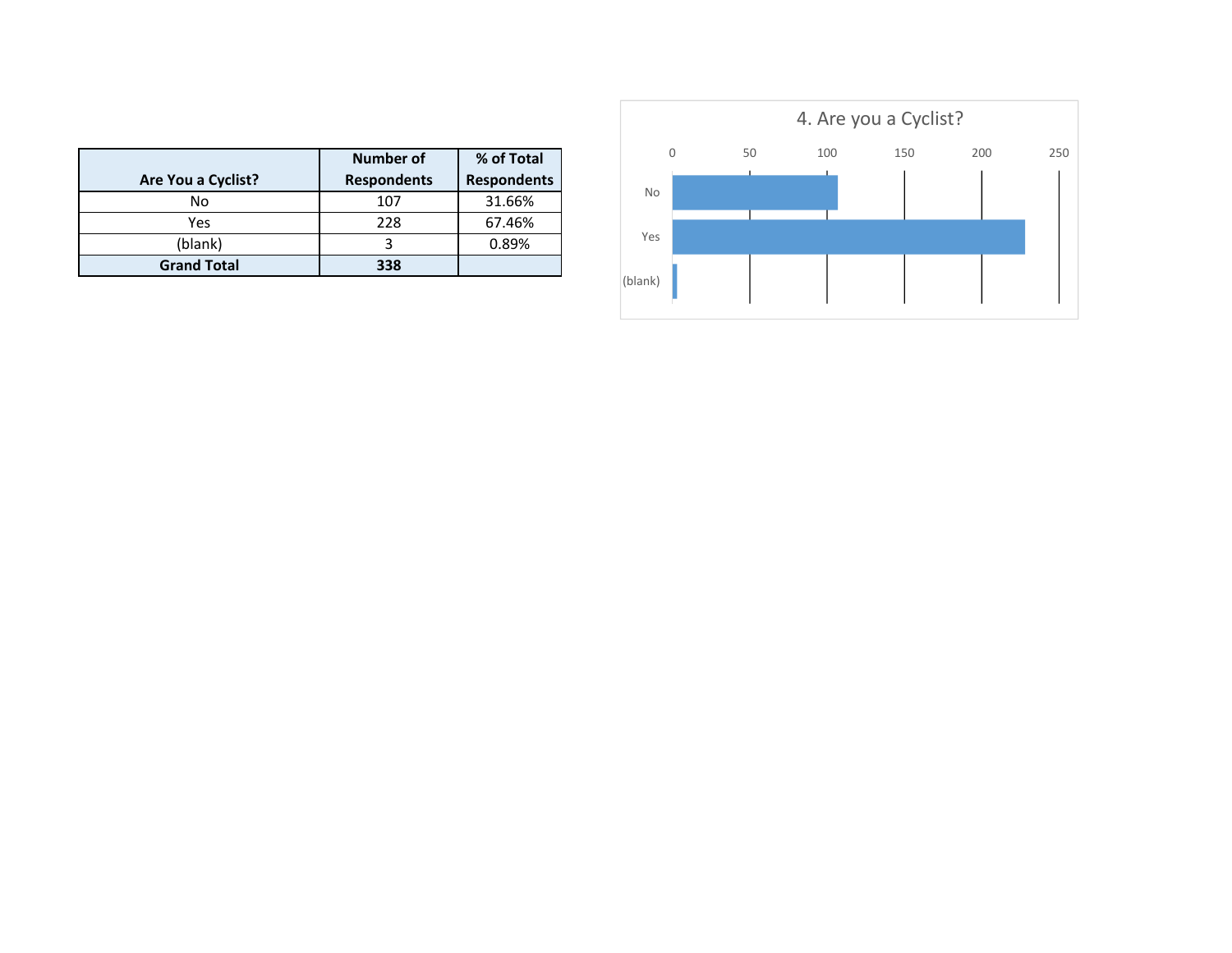|                                               | Number of          | % of Total         |
|-----------------------------------------------|--------------------|--------------------|
| Are You a Cyclist?                            | <b>Respondents</b> | <b>Respondents</b> |
| Exercise                                      | 12                 | 5.19%              |
| Recreation                                    | 29                 | 12.55%             |
| Recreation, Exercise                          | 169                | 73.16%             |
|                                               |                    |                    |
| Recreation, Exercise, Communting to/from work | 19                 | 8.23%              |
| Recreation, Exercise, Communting to/from      |                    |                    |
| work, Primary mode of transportation          | 1                  | 0.43%              |
| Recreation, Exercise, Primary mode of         |                    |                    |
| transportation                                | $\mathbf{1}$       | 0.43%              |
| (blank)                                       | 107                |                    |
| <b>Grand Total</b>                            | 338                |                    |

|                                      | Number of          | % of Total         |
|--------------------------------------|--------------------|--------------------|
| What purposed do you use a bike for? | <b>Respondents</b> | <b>Respondents</b> |
| Recreation                           | 219                | 49.44%             |
| Exercise                             | 202                | 45.60%             |
| Commuting                            | 20                 | 4.51%              |
|                                      |                    |                    |
| Primary Mode of Transportation       | ำ                  | 0.45%              |

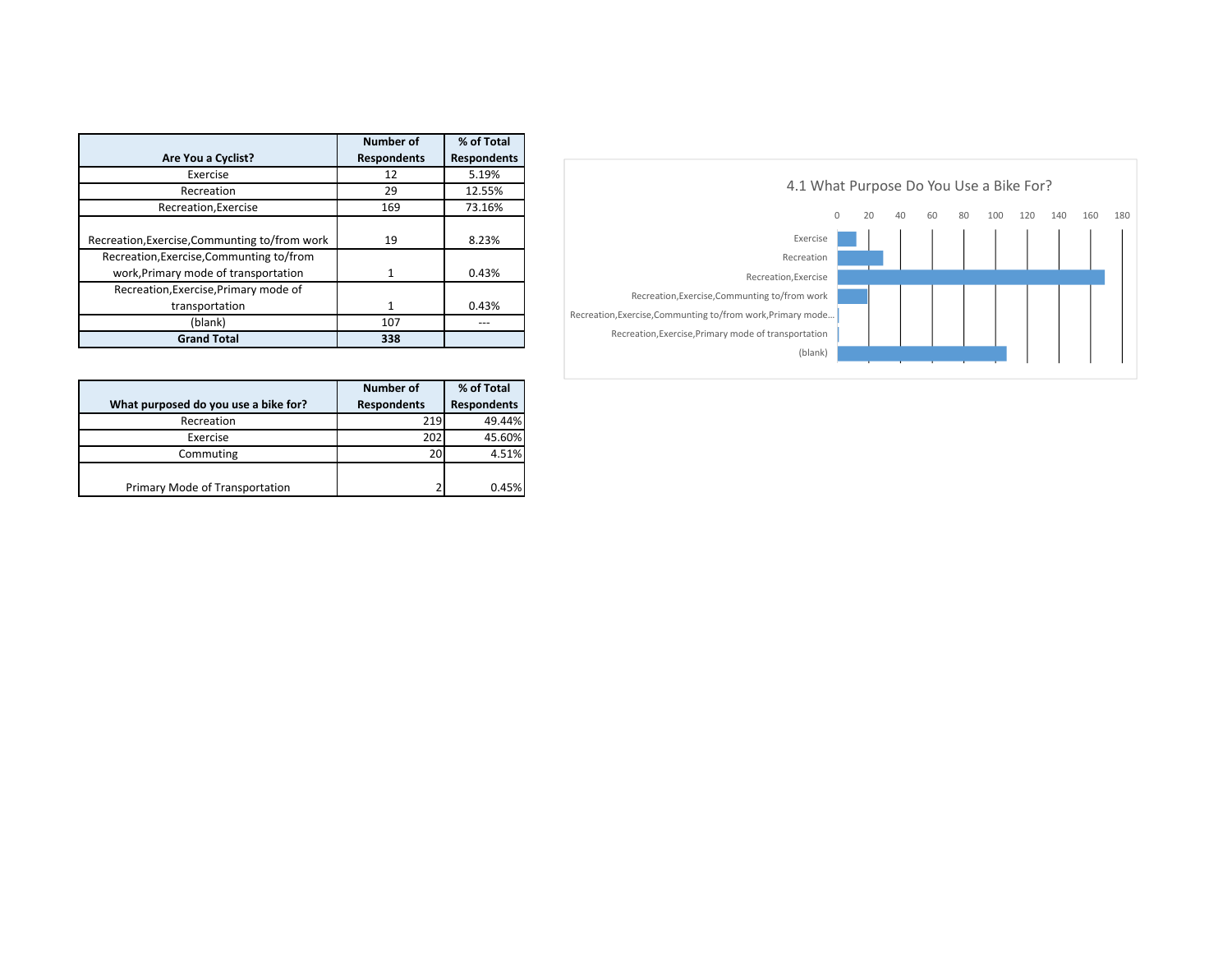| What Type of Roadway/Facilities Do You Ride | <b>Number of</b>   | % of Total         |
|---------------------------------------------|--------------------|--------------------|
| on in the City of Pewaukee?                 | <b>Respondents</b> | <b>Respondents</b> |
| 1. Streets within Subdivisions              | 212                | 27.01%             |
| 2. Major City Streets                       | 129                | 16.43%             |
| 3. County Highways                          | 127                | 16.18%             |
| 4. State Highways                           | 33                 | 4.20%              |
| 5. Multi Use Trails Parallel to Roadways    | 135                | 17.20%             |
| 6. Off Road Trails                          | 149                | 18.98%             |
| <b>Total Responses</b>                      | 785                |                    |

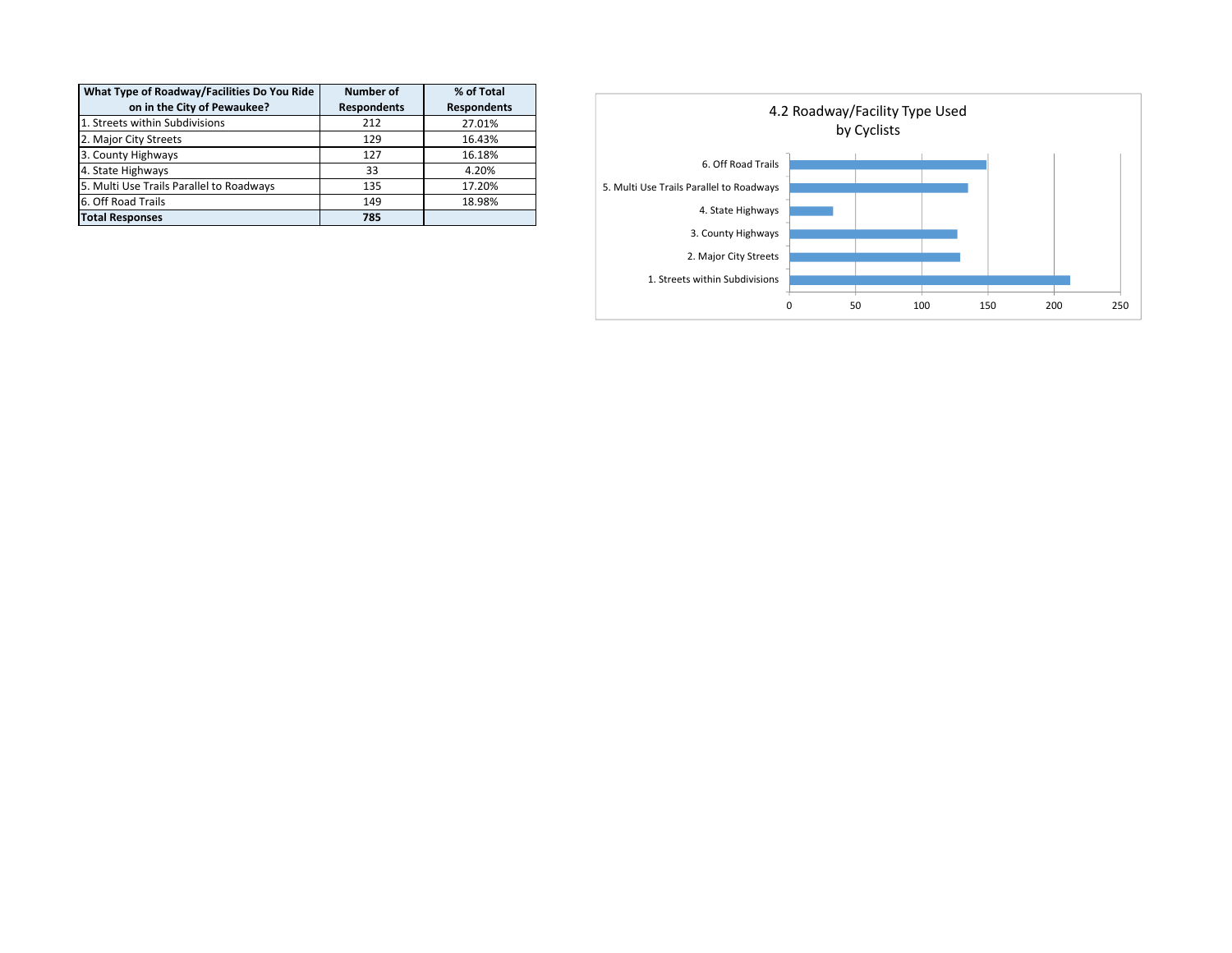| How Many Days Per Week to You Bike | <b>Number of</b>        | % of Total         |
|------------------------------------|-------------------------|--------------------|
| <b>Within the City of Pewaukee</b> | <b>Respondents</b>      | <b>Respondents</b> |
|                                    | 10                      | 4.42%              |
|                                    | 90                      | 39.82%             |
| 2                                  | 52                      | 23.01%             |
| 3                                  | 42                      | 18.58%             |
|                                    | 17                      | 7.52%              |
| 5                                  | 13                      | 5.75%              |
|                                    | $\overline{\mathbf{c}}$ | 0.88%              |
| (blank)                            | 112                     |                    |
| <b>Grand Total</b>                 | 338                     |                    |

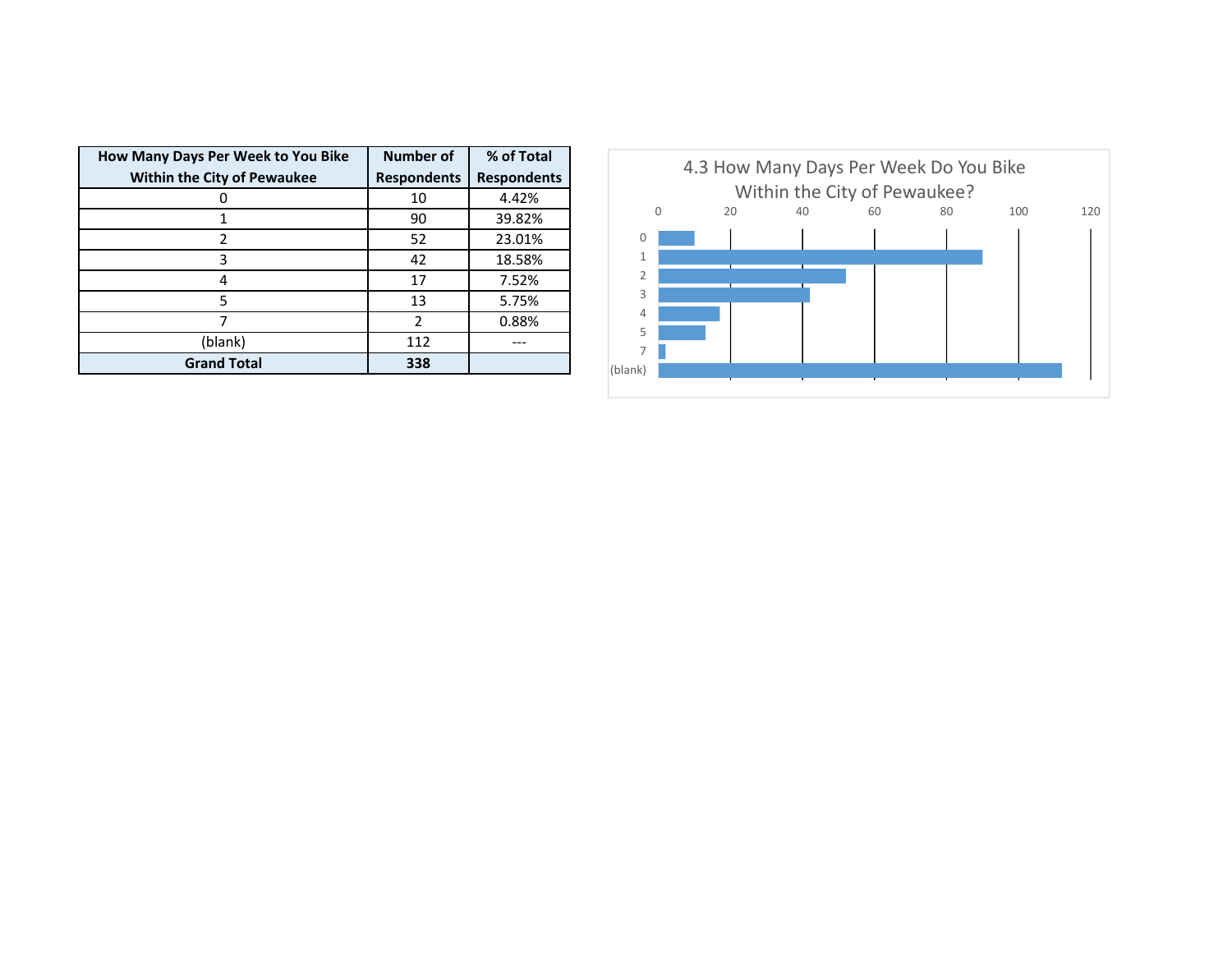| Do you Walk/Run on roadways<br>within City of Pewaukee? | Number of<br><b>Respondents</b> | % of Total<br><b>Respondents</b> |
|---------------------------------------------------------|---------------------------------|----------------------------------|
| No                                                      | 32                              | 9.47%                            |
| Yes                                                     | 303                             | 89.64%                           |
| (blank)                                                 | 3                               | 0.89%                            |
| <b>Grand Total</b>                                      | 338                             |                                  |

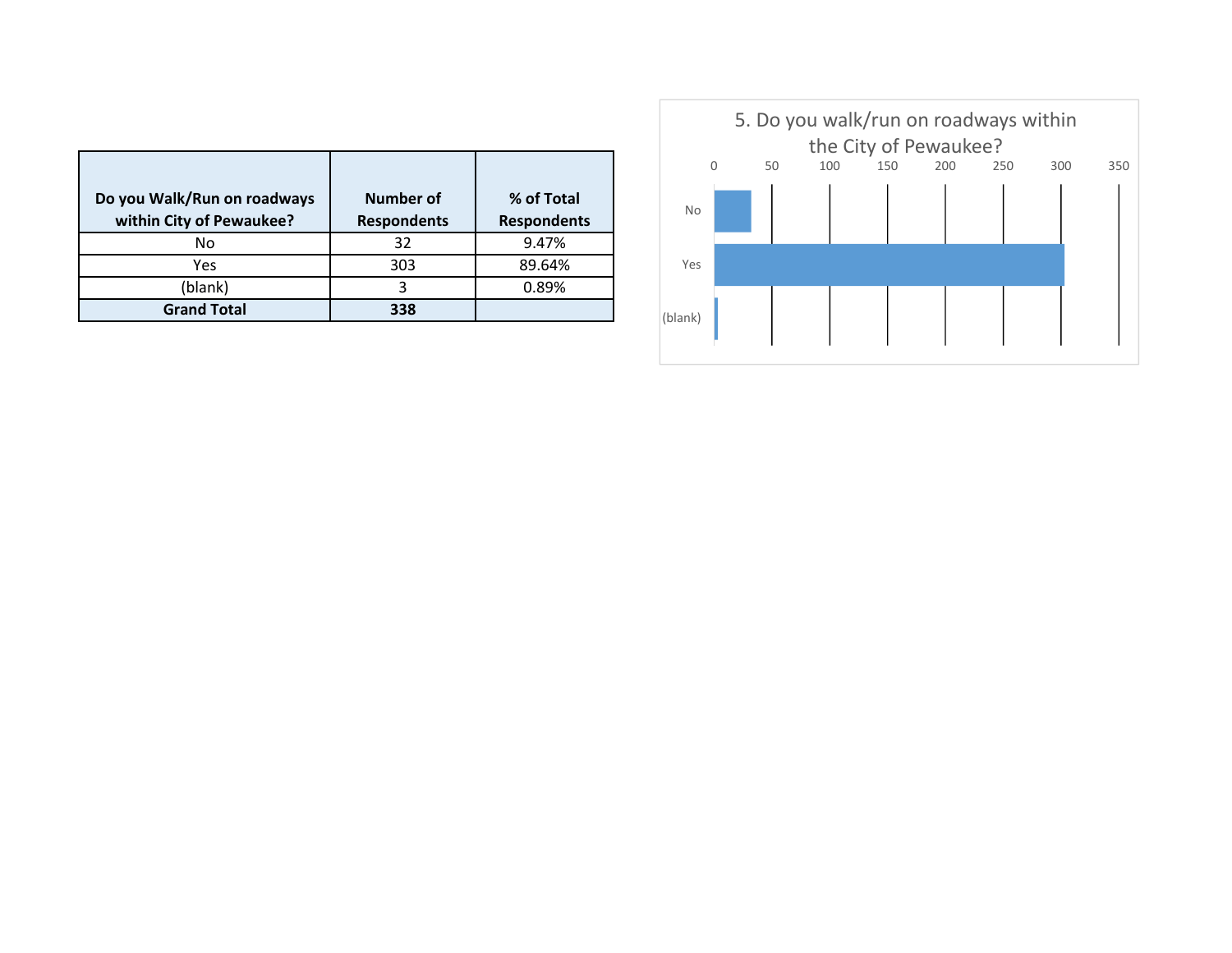|                                                      | Number of          | % of Total         |
|------------------------------------------------------|--------------------|--------------------|
| Do you Walk/Run on roadways within City of Pewaukee? | <b>Respondents</b> | <b>Respondents</b> |
| Exercise                                             | 59                 | 19.41%             |
| Exercise, Getting to/from work                       |                    | 0.66%              |
| Recreation                                           | 22                 | 7.24%              |
| Recreation, Exercise                                 | 220                | 72.37%             |
| Recreation, Exercise, Getting to/from work           |                    | 0.33%              |
| (blank)                                              | 34                 | ---                |
| <b>Grand Total</b>                                   | 338                |                    |

|                                                      | Number of          | % of Total         |
|------------------------------------------------------|--------------------|--------------------|
| Do you Walk/Run on roadways within City of Pewaukee? | <b>Respondents</b> | <b>Respondents</b> |
| Recreation                                           | 243                | 46.20%             |
| Exercise                                             | 282                | 53.61%             |
| Getting To/From Work                                 |                    | 0.19%              |

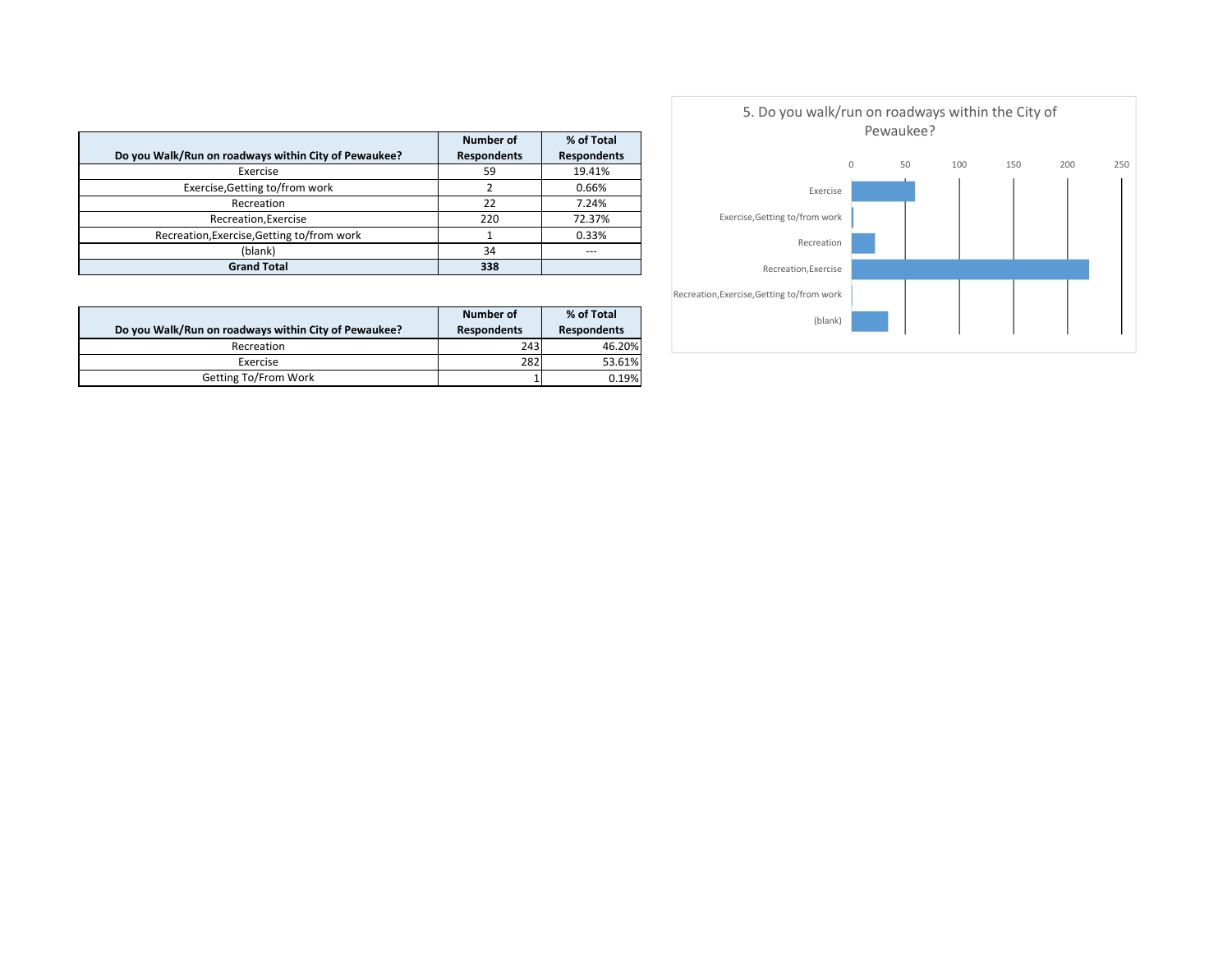|                                                                         | <b>Number of</b>   | % of Total         |
|-------------------------------------------------------------------------|--------------------|--------------------|
| What Type of Roadway/Facilities Do You Ride on in the City of Pewaukee? | <b>Respondents</b> | <b>Respondents</b> |
| 1. Streets within Subdivisions                                          | 287                | 37.32%             |
| 2. Major City Streets                                                   | 136                | 17.69%             |
| 3. County Highways                                                      | 51                 | 6.63%              |
| 4. State Highways                                                       | 20                 | 2.60%              |
| 5. Multi Use Trails Parallel to Roadways                                | 119                | 15.47%             |
| 6. Off Road Trails                                                      | 156                | 20.29%             |
| <b>Total Responses</b>                                                  | 769                |                    |

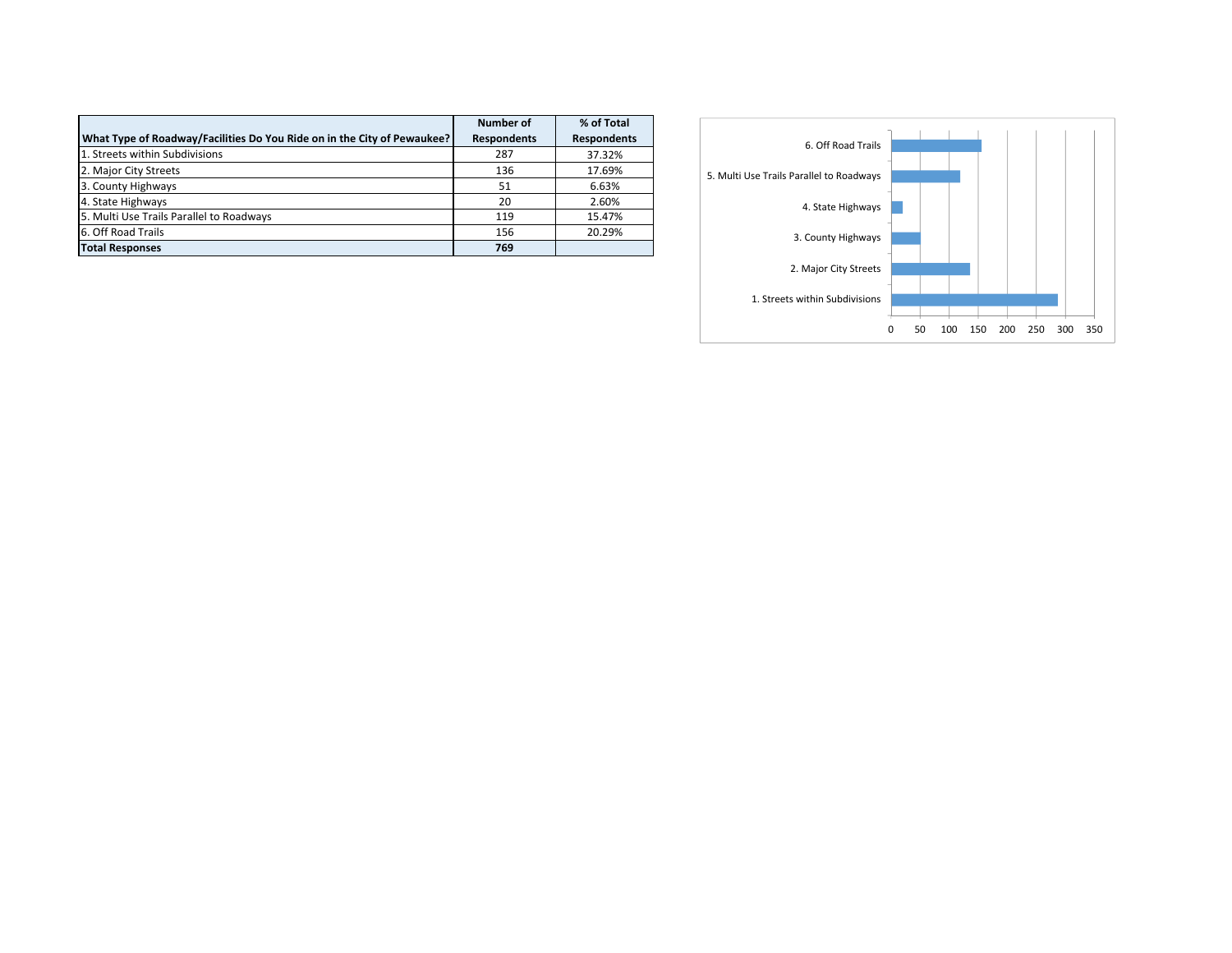| Do you Feel Safe Biking in<br>Subdivisions? | Number of<br><b>Respondents</b> | % of Total<br><b>Respondents</b> |
|---------------------------------------------|---------------------------------|----------------------------------|
| <b>Strongly Agree</b>                       | 91                              | 26.92%                           |
| Agree                                       | 156                             | 46.15%                           |
| Neutral                                     | 47                              | 13.91%                           |
| <b>Disagree</b>                             | 29                              | 8.58%                            |
| <b>Strongly Disagree</b>                    | 14                              | 4.14%                            |
| (blank)                                     | 1                               |                                  |
| <b>Grand Total</b>                          | 338                             |                                  |

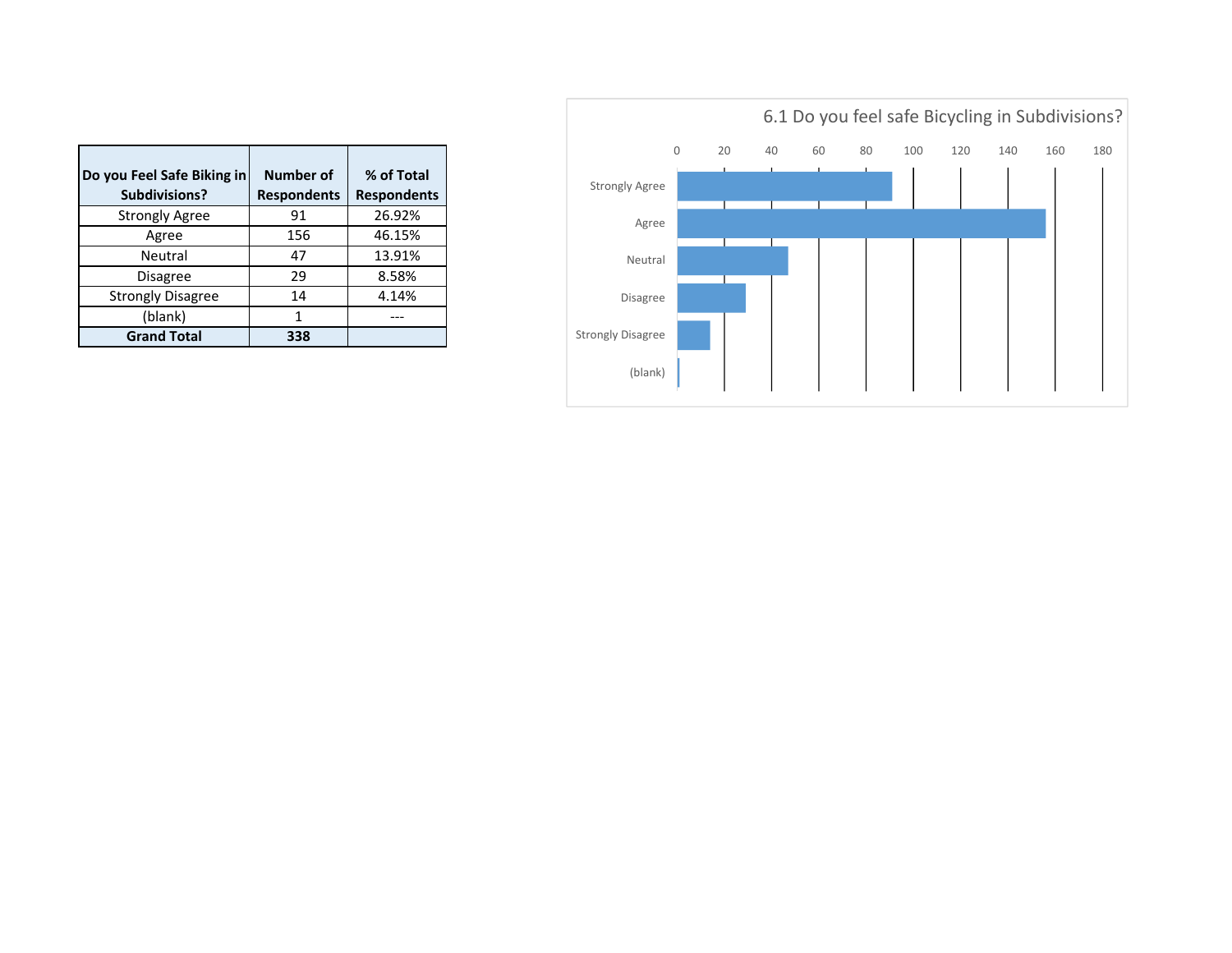| Do you Feel Safe Bicycling on<br><b>Major City Streets?</b> | <b>Number of</b><br><b>Respondents</b> | % of Total<br><b>Respondents</b> |
|-------------------------------------------------------------|----------------------------------------|----------------------------------|
| <b>Strongly Agree</b>                                       | հ                                      | 1.80%                            |
| Agree                                                       | 25                                     | 7.51%                            |
| Neutral                                                     | 61                                     | 18.32%                           |
| <b>Disagree</b>                                             | 130                                    | 39.04%                           |
| <b>Strongly Disagree</b>                                    | 111                                    | 33.33%                           |
| (blank)                                                     | 5                                      |                                  |
| <b>Grand Total</b>                                          | 338                                    |                                  |

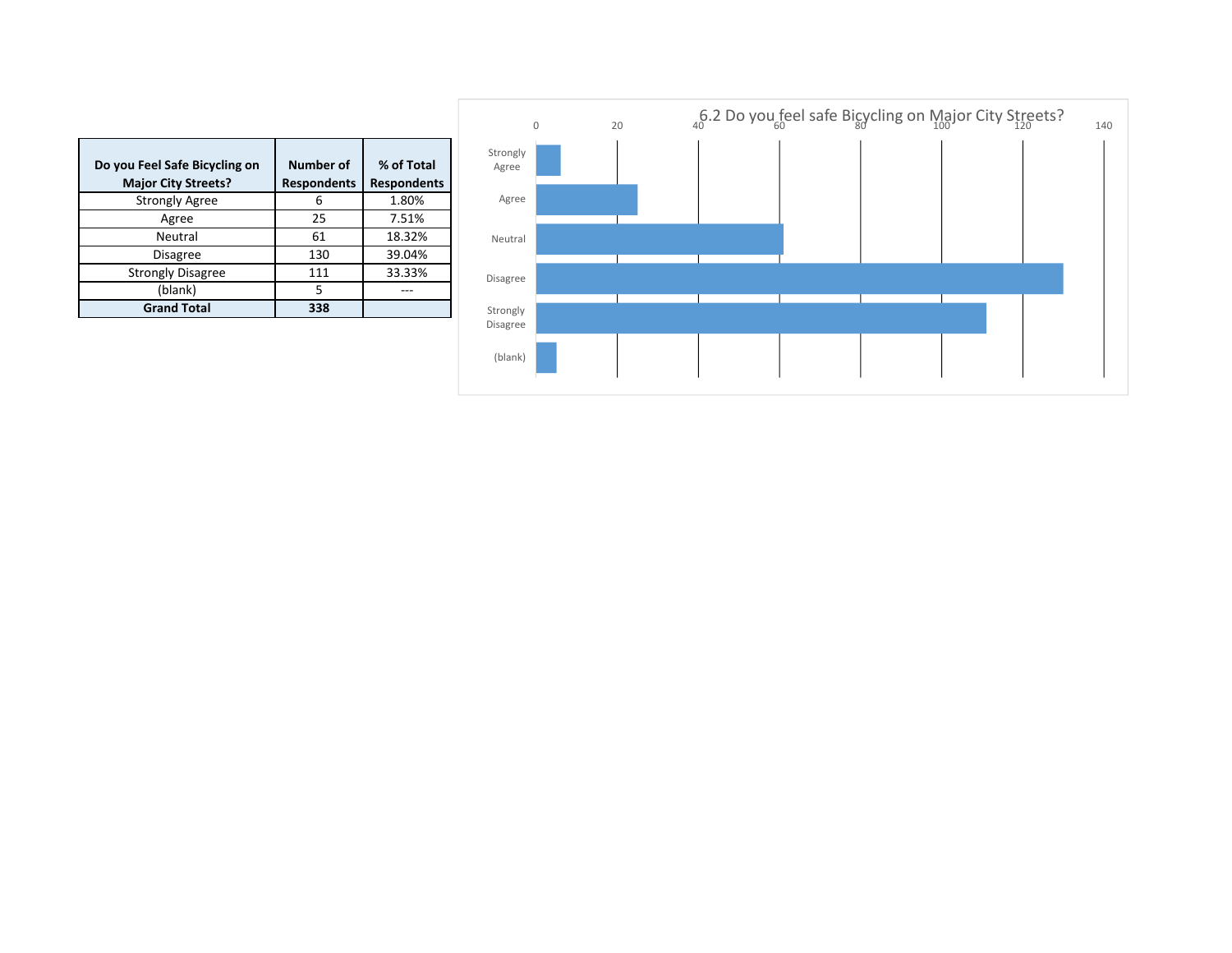| Do you Feel Safe Biking on County<br>Highways? | <b>Number of</b><br><b>Respondents</b> | % of Total<br><b>Respondents</b> |
|------------------------------------------------|----------------------------------------|----------------------------------|
| <b>Strongly Agree</b>                          |                                        | 0.30%                            |
| Agree                                          | 9                                      | 2.70%                            |
| Neutral                                        | 30                                     | 9.01%                            |
| <b>Disagree</b>                                | 106                                    | 31.83%                           |
| <b>Strongly Disagree</b>                       | 187                                    | 56.16%                           |
| (blank)                                        | 5                                      |                                  |
| <b>Grand Total</b>                             | 338                                    |                                  |

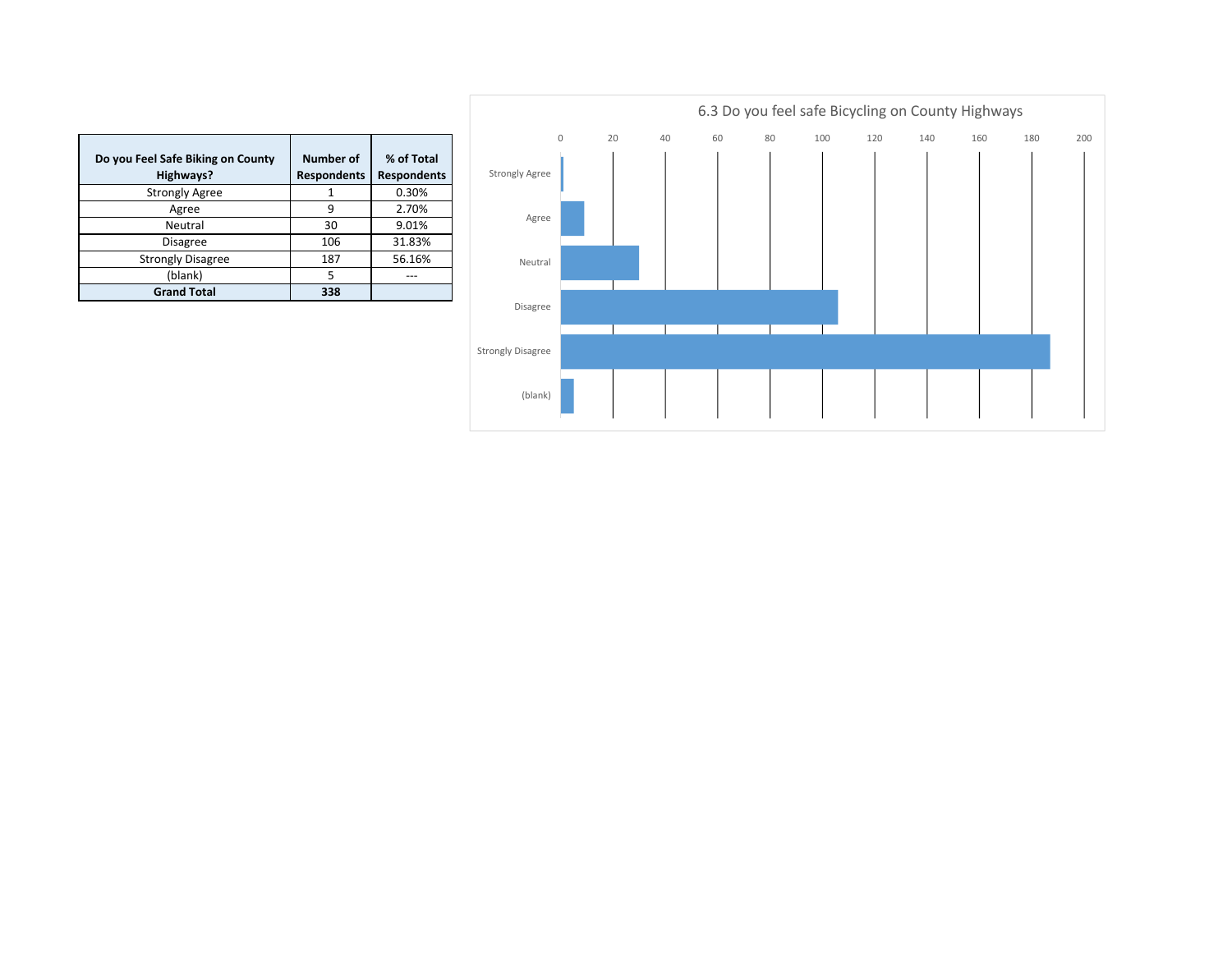| Do you Feel Safe Biking on State<br>Highways? | Number of<br><b>Respondents</b> | % of Total<br><b>Respondents</b> |
|-----------------------------------------------|---------------------------------|----------------------------------|
| <b>Strongly Agree</b>                         | 2                               | 0.61%                            |
| Agree                                         | 4                               | 1.23%                            |
| Neutral                                       | 35                              | 10.74%                           |
| <b>Disagree</b>                               | 84                              | 25.77%                           |
| <b>Strongly Disagree</b>                      | 201                             | 61.66%                           |
| (blank)                                       | 12                              |                                  |
| <b>Grand Total</b>                            | 338                             |                                  |

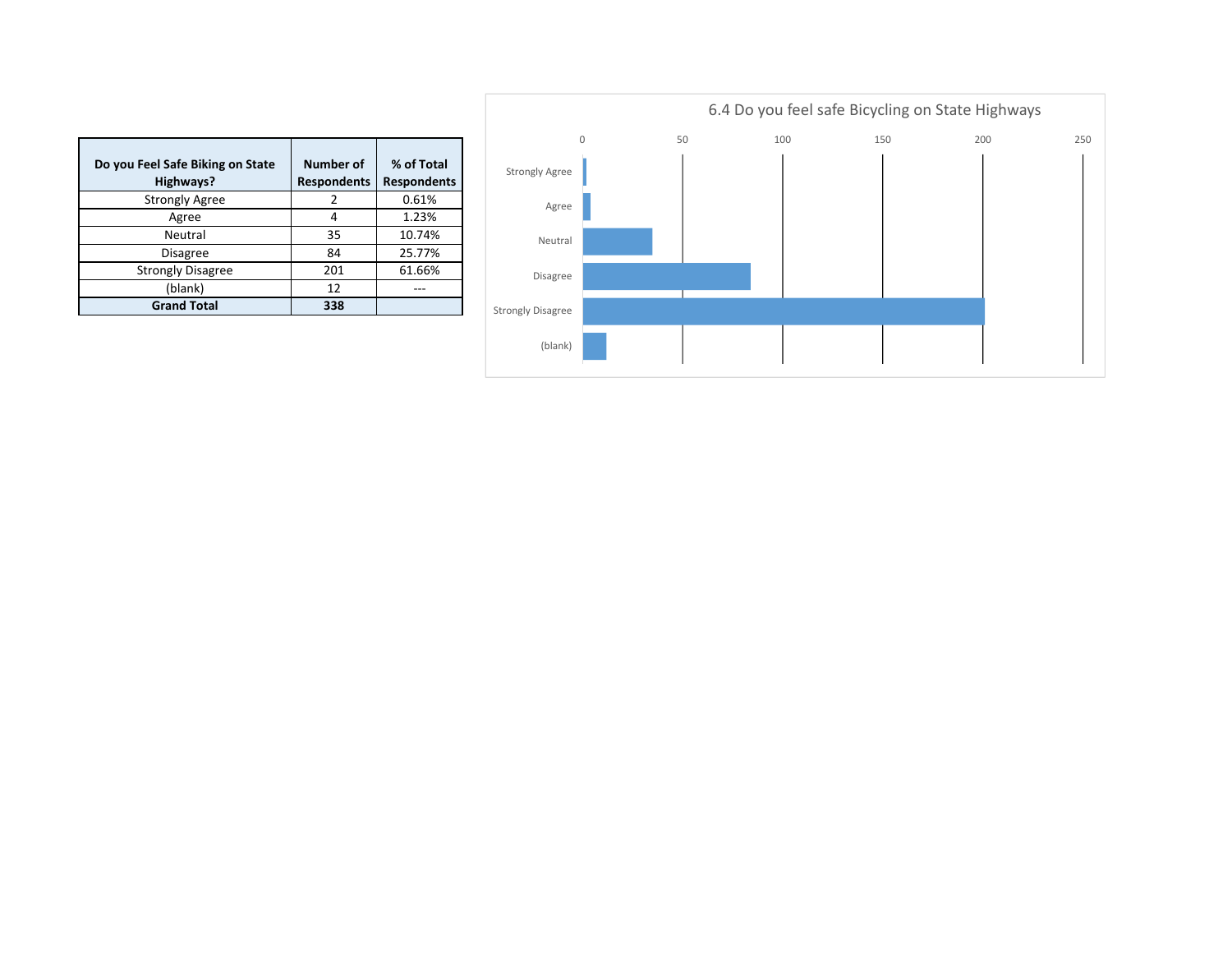| Do you Feel Safe Biking on Multi<br><b>Use Trails?</b> | <b>Number of</b><br><b>Respondents</b> | % of Total<br><b>Respondents</b> |
|--------------------------------------------------------|----------------------------------------|----------------------------------|
| <b>Strongly Agree</b>                                  | 96                                     | 29.00%                           |
| Agree                                                  | 159                                    | 48.04%                           |
| Neutral                                                | 60                                     | 18.13%                           |
| <b>Disagree</b>                                        | 13                                     | 3.93%                            |
| <b>Strongly Disagree</b>                               | ξ                                      | 0.91%                            |
| (blank)                                                |                                        |                                  |
| <b>Grand Total</b>                                     | 338                                    |                                  |

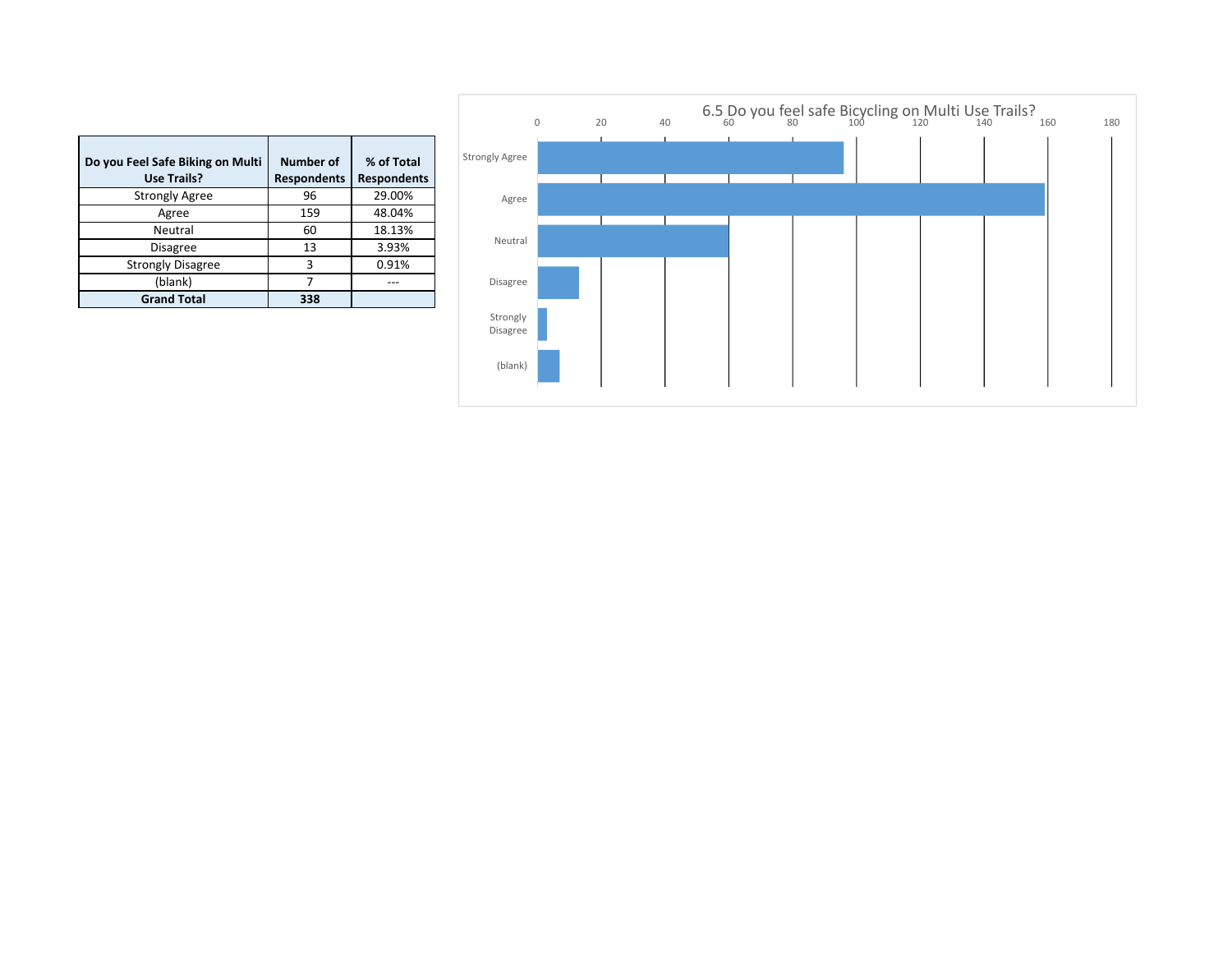| Do you Feel Safe Biking on Off Road<br>Trails? | Number of<br><b>Respondents</b> | % of Total<br><b>Respondents</b> |
|------------------------------------------------|---------------------------------|----------------------------------|
| <b>Strongly Agree</b>                          | 126                             | 38.53%                           |
| Agree                                          | 125                             | 38.23%                           |
| Neutral                                        | 63                              | 19.27%                           |
| <b>Disagree</b>                                | 12                              | 3.67%                            |
| <b>Strongly Disagree</b>                       | 1                               | 0.31%                            |
| (blank)                                        | 11                              | ---                              |
| <b>Grand Total</b>                             | 338                             |                                  |

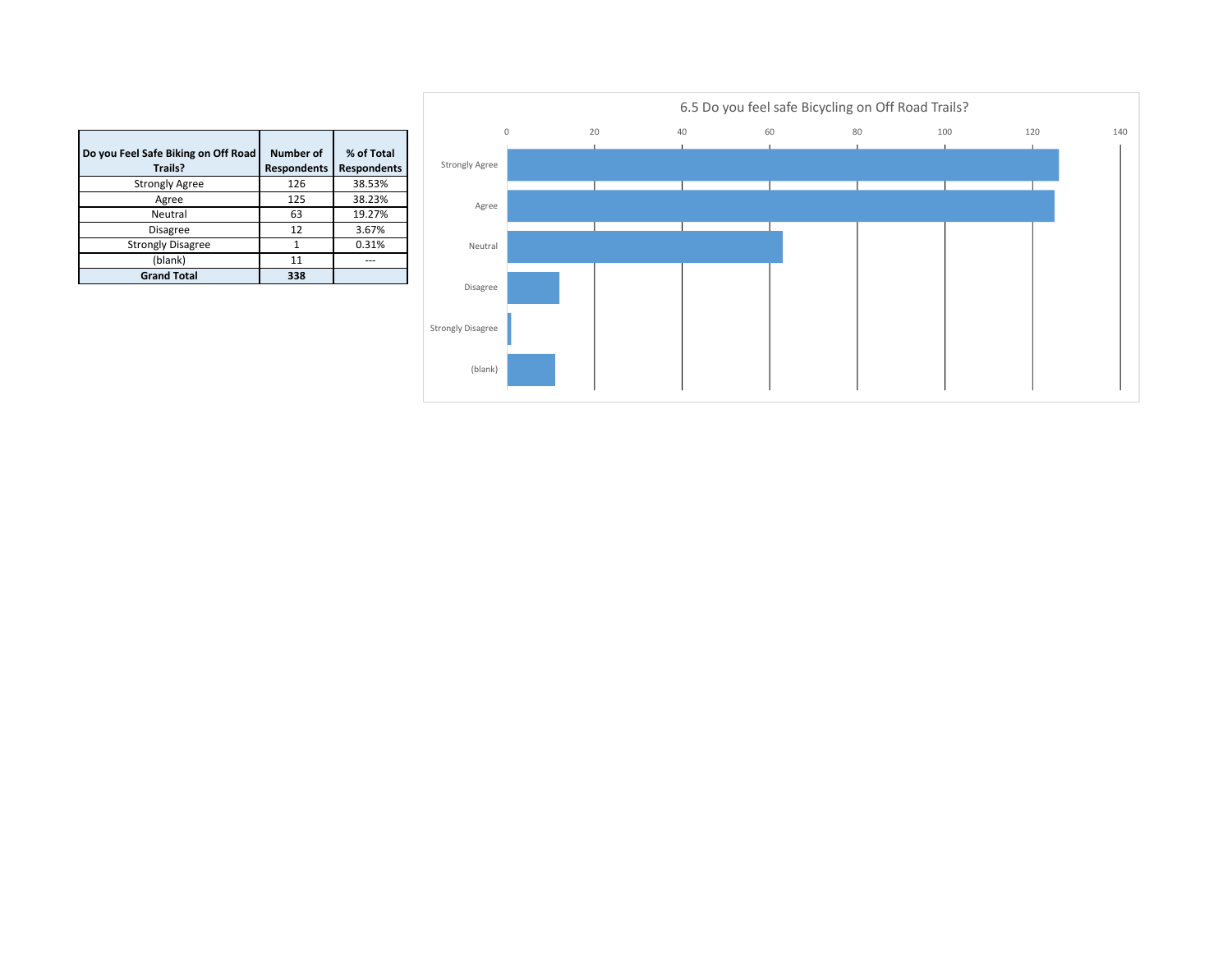| Do you allow your children to walk<br>and/or ride within the City of<br>Pewaukee besides streets within<br>subdivisions | Number of<br><b>Respondents</b> | % of Total<br><b>Respondents</b> |
|-------------------------------------------------------------------------------------------------------------------------|---------------------------------|----------------------------------|
| No                                                                                                                      | 179                             | 58.69%                           |
| Yes                                                                                                                     | 126                             | 41.31%                           |
| (blank)                                                                                                                 | 33                              |                                  |
| <b>Grand Total</b>                                                                                                      | 338                             |                                  |

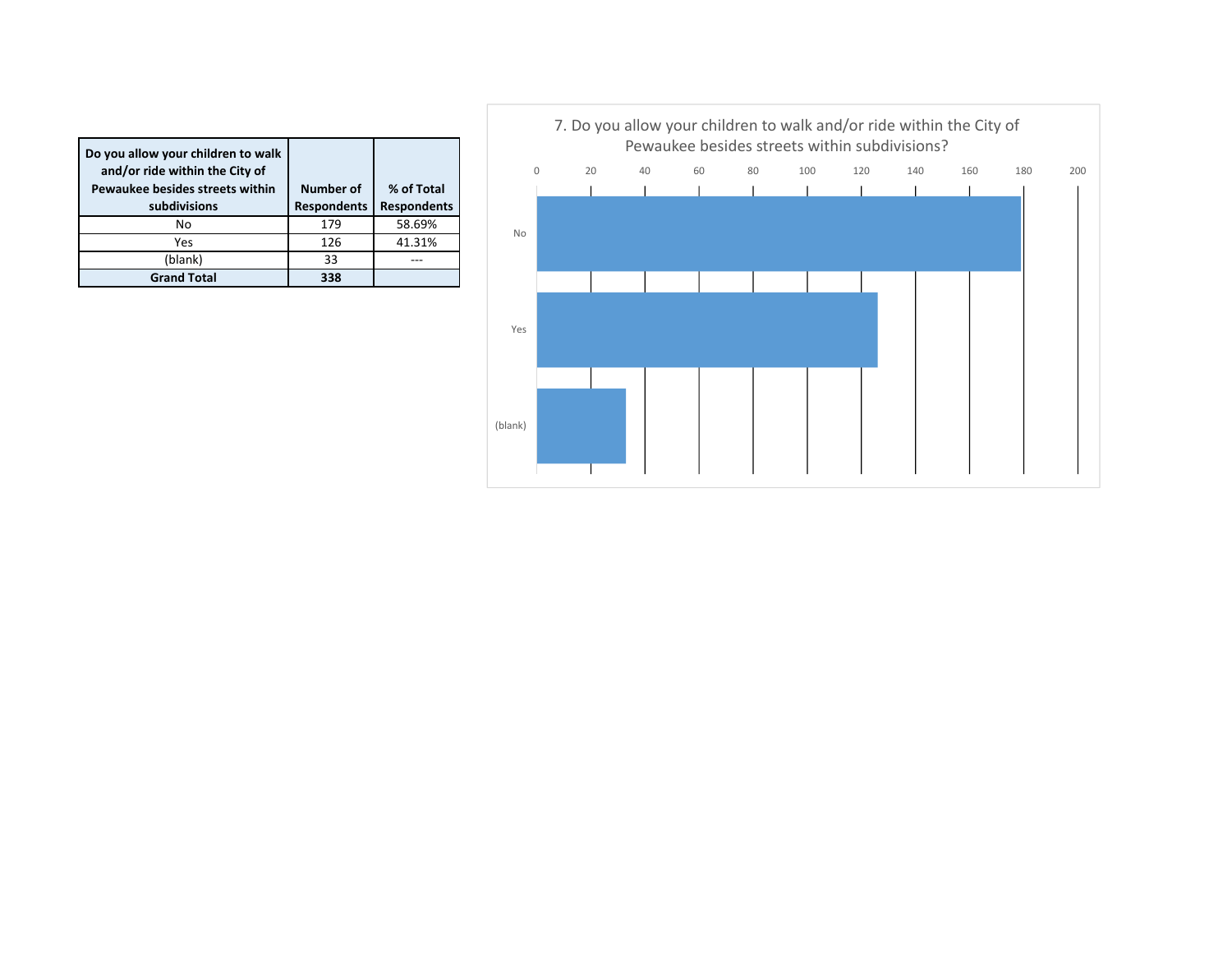| Are you In<br><b>Favor of Safe</b><br>Routes? | Number of<br><b>Respondents</b> | % of Total<br><b>Respondents</b> |
|-----------------------------------------------|---------------------------------|----------------------------------|
| Nο                                            | 35                              | 10.61%                           |
| Yes                                           | 295                             | 89.39%                           |
| (blank)                                       |                                 |                                  |
| <b>Grand Total</b>                            | 338                             |                                  |

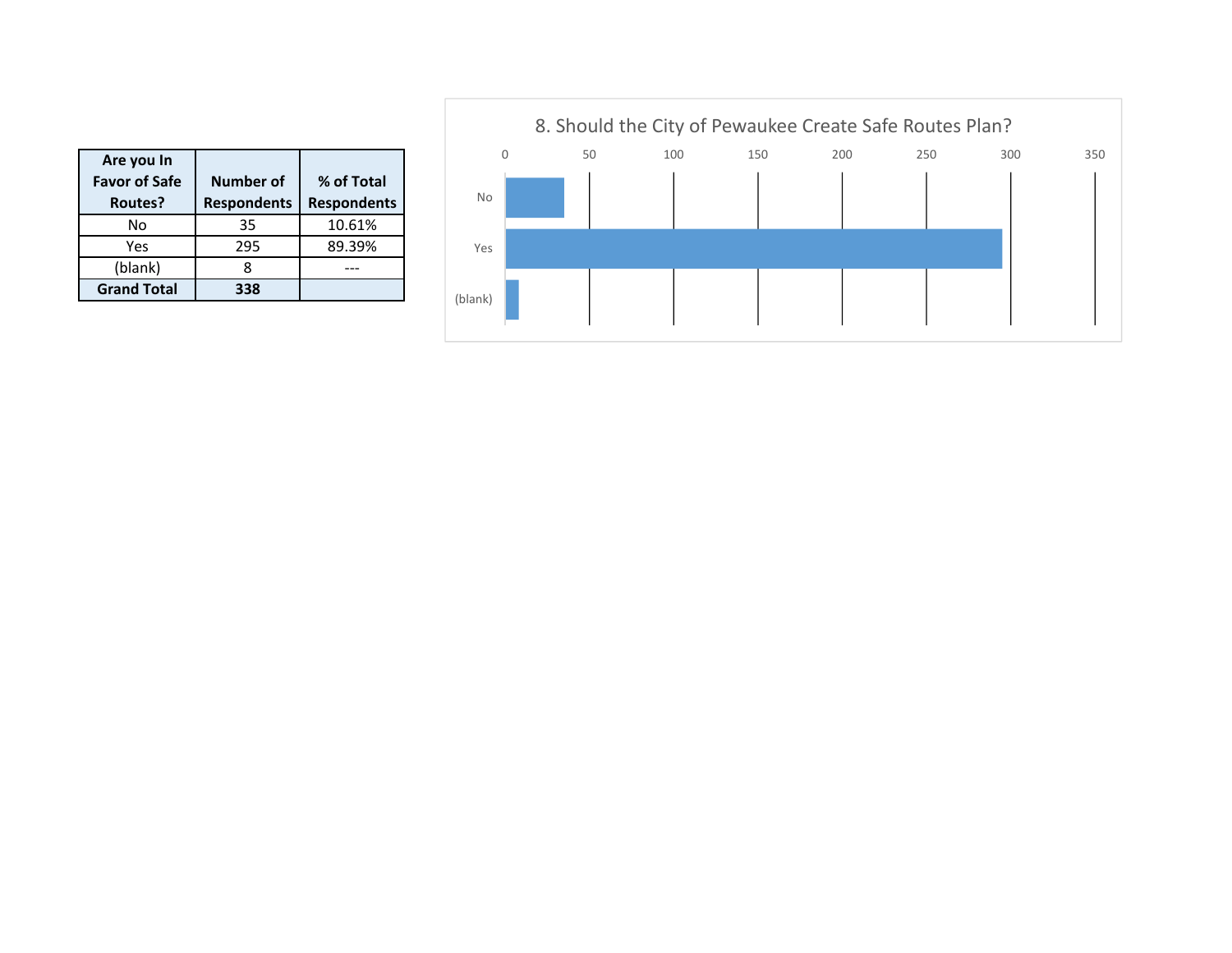| Do We Have Adequate      | <b>Number of</b>   | % of Total         |
|--------------------------|--------------------|--------------------|
| <b>Facilities?</b>       | <b>Respondents</b> | <b>Respondents</b> |
| Agree                    |                    | 2.09%              |
| <b>Disagree</b>          | 147                | 43.88%             |
| Neutral                  | 29                 | 8.66%              |
| <b>Strongly Agree</b>    |                    | 2.09%              |
| <b>Strongly Disagree</b> | 145                | 43.28%             |
| (blank)                  | ς                  |                    |
| <b>Grand Total</b>       | 338                |                    |

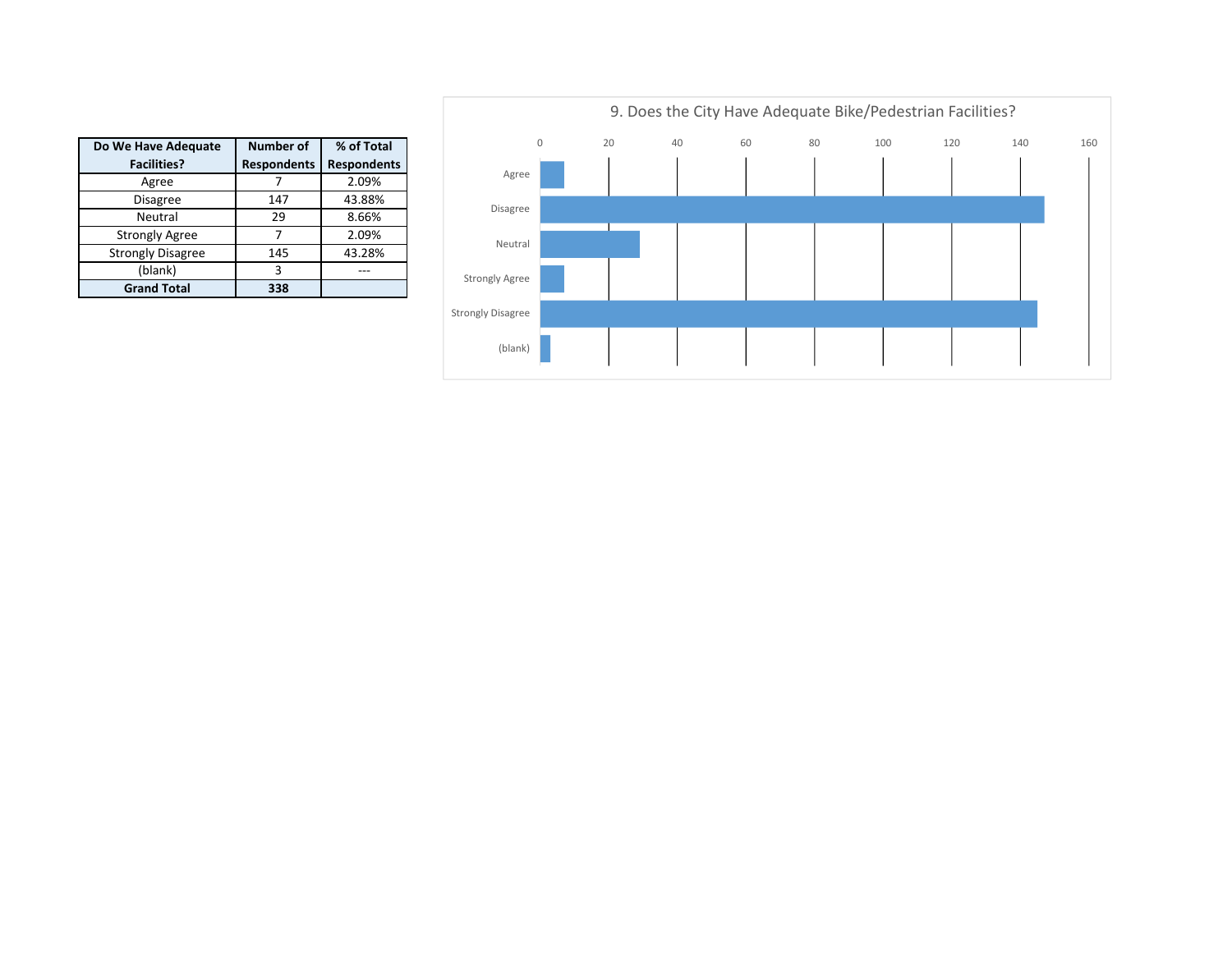

300

| Do Bike/Ped Facilities Add | <b>Number of</b>   | % of Total         |
|----------------------------|--------------------|--------------------|
| Value                      | <b>Respondents</b> | <b>Respondents</b> |
| <b>Strongly Agree</b>      | 255                | 75.89%             |
| Agree                      | 61                 | 18.15%             |
| Neutral                    | 11                 | 3.27%              |
| <b>Disagree</b>            | 6                  | 1.79%              |
| <b>Strongly Disagree</b>   | 3                  | 0.89%              |
| (blank)                    | 2                  |                    |
| <b>Grand Total</b>         | 338                |                    |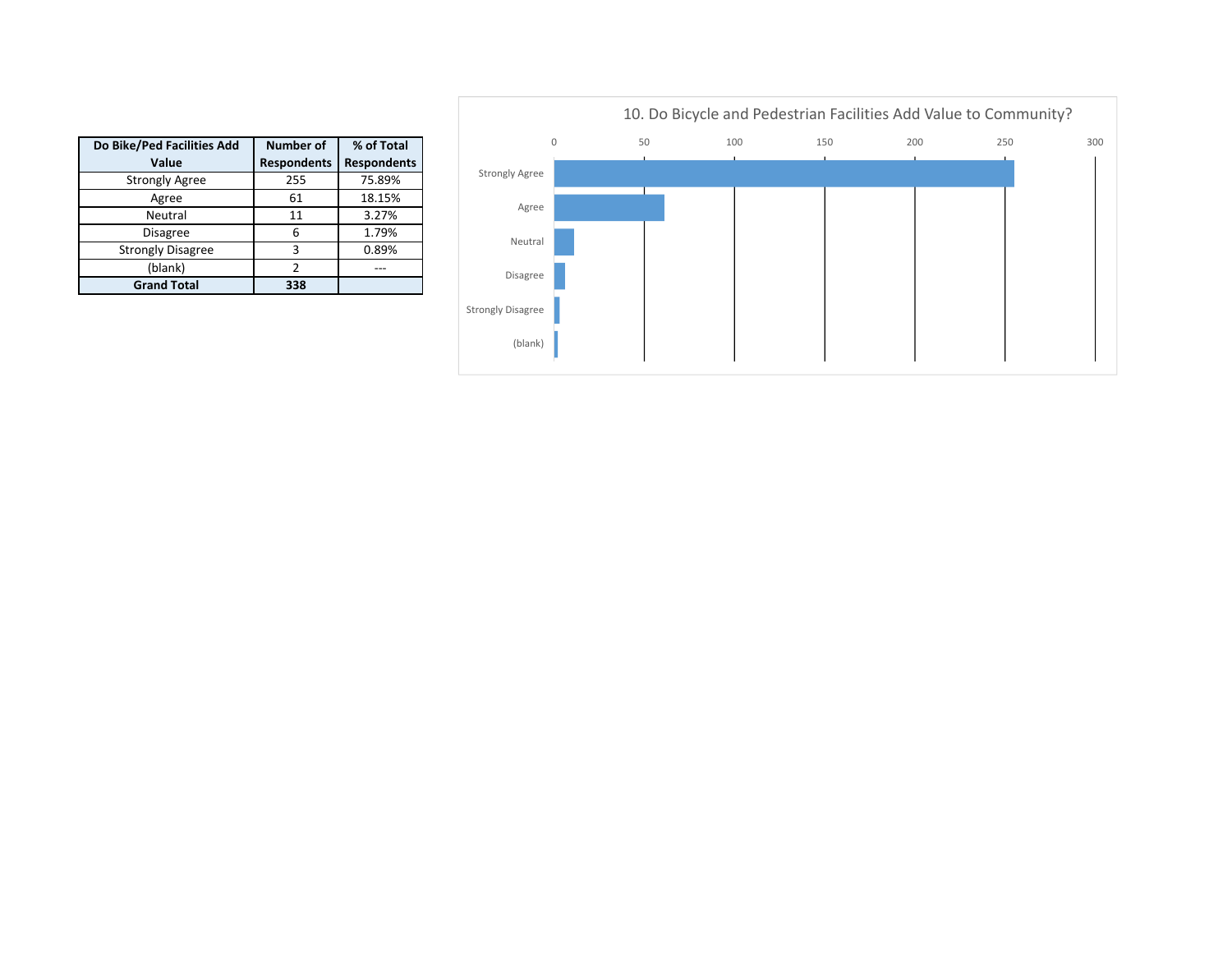|                                  | Number of          | % of Total         |
|----------------------------------|--------------------|--------------------|
| <b>Increase Frequency of Use</b> | <b>Respondents</b> | <b>Respondents</b> |
| No                               | 18                 | 5.39%              |
| Yes                              | 316                | 94.61%             |
| (blank)                          |                    |                    |
| <b>Grand Total</b>               | 338                |                    |

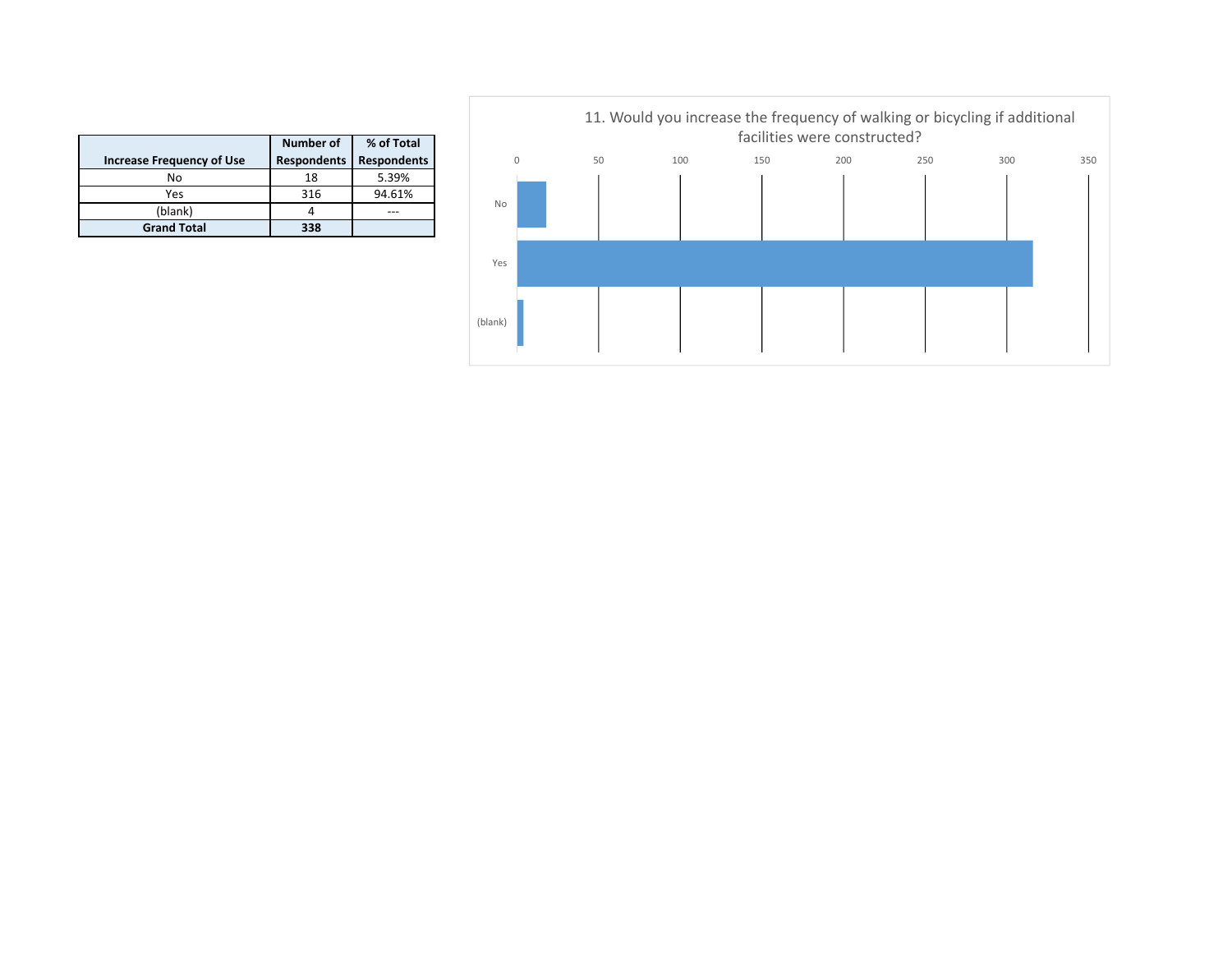

|                                     | Number of          | % of Total         |
|-------------------------------------|--------------------|--------------------|
| <b>Should We Increase Spending?</b> | <b>Respondents</b> | <b>Respondents</b> |
| <b>Stronly Agree</b>                | 216                | 64.09%             |
| Agree                               | 86                 | 25.52%             |
| Neutral                             | 20                 | 5.93%              |
| <b>Disagree</b>                     | 6                  | 1.78%              |
| <b>Strongly Disagree</b>            | q                  | 2.67%              |
| (blank)                             |                    |                    |
| <b>Grand Total</b>                  | 338                |                    |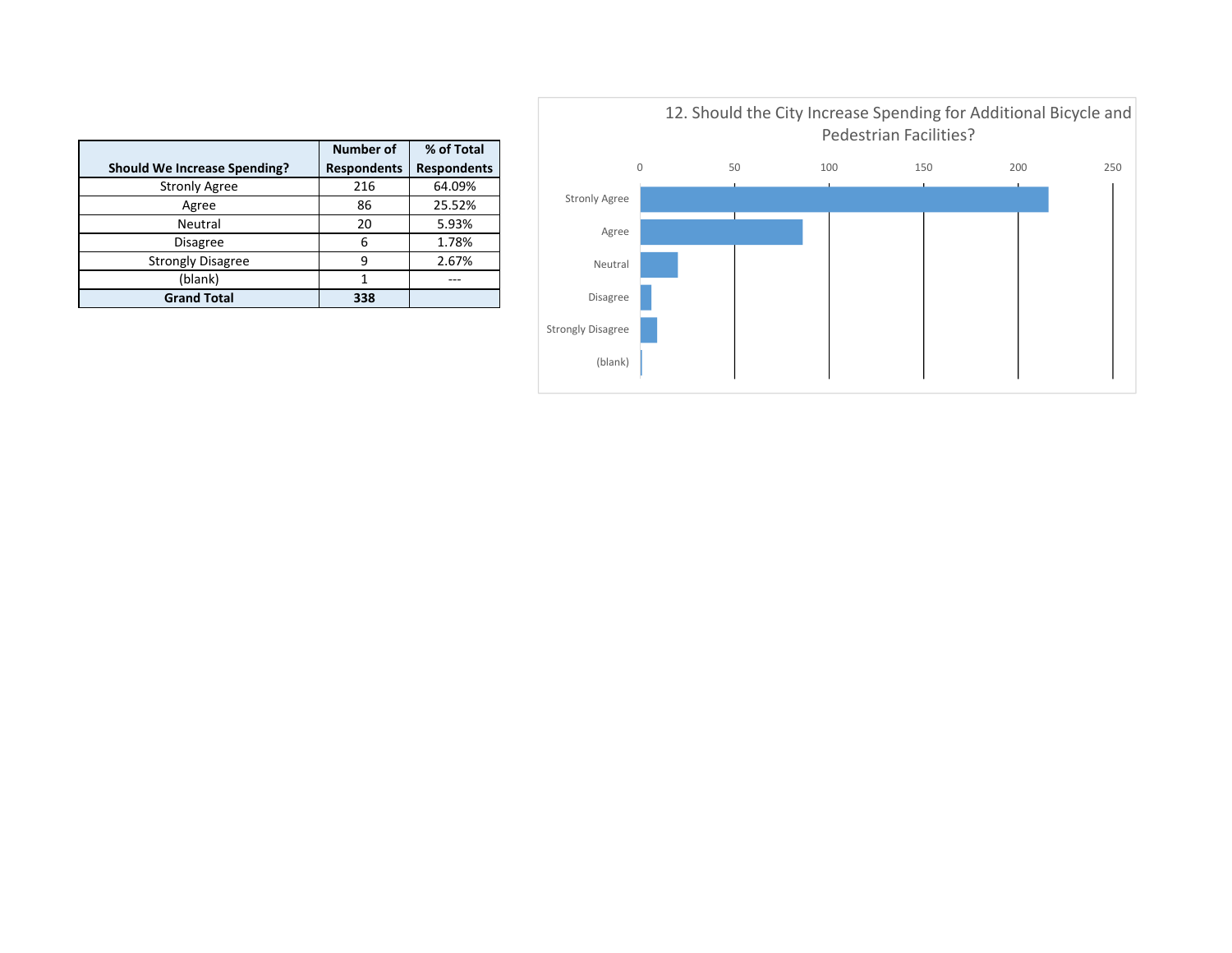## 14. What Methods Would You Support to Pay for Bike/Pedestrian Facilities?

| <b>Methods to Fund</b>      | <b>Number of</b>   | % of Total         |
|-----------------------------|--------------------|--------------------|
| <b>Additional Facilites</b> | <b>Respondents</b> | <b>Respondents</b> |
| <b>Blank</b>                | 13                 |                    |
| Other (comment below)       | 27                 | 5.52%              |
| Reallocate city funds       |                    |                    |
| without raising taxes       | 234                | 47.85%             |
| <b>Small Tax Increase</b>   | 215                | 43.97%             |
| <b>Total Responses</b>      | 489                |                    |

## **Other Responses from Residents**

Wheel tax on bicycles

Charge bicyclists based on taking <sup>a</sup> safety course

Community fundraisers or build projects

Business sponsors and/or advertising on trail

Fix roads first

Go Fund Me Page

User Cost

\$100‐\$150 tax increase

Use tourism tax dollars

Do not spend any money on bike or pedestrian facilities

Private donations

State sponsored facilities

Work with Village

Require <sup>a</sup> permit to use trails

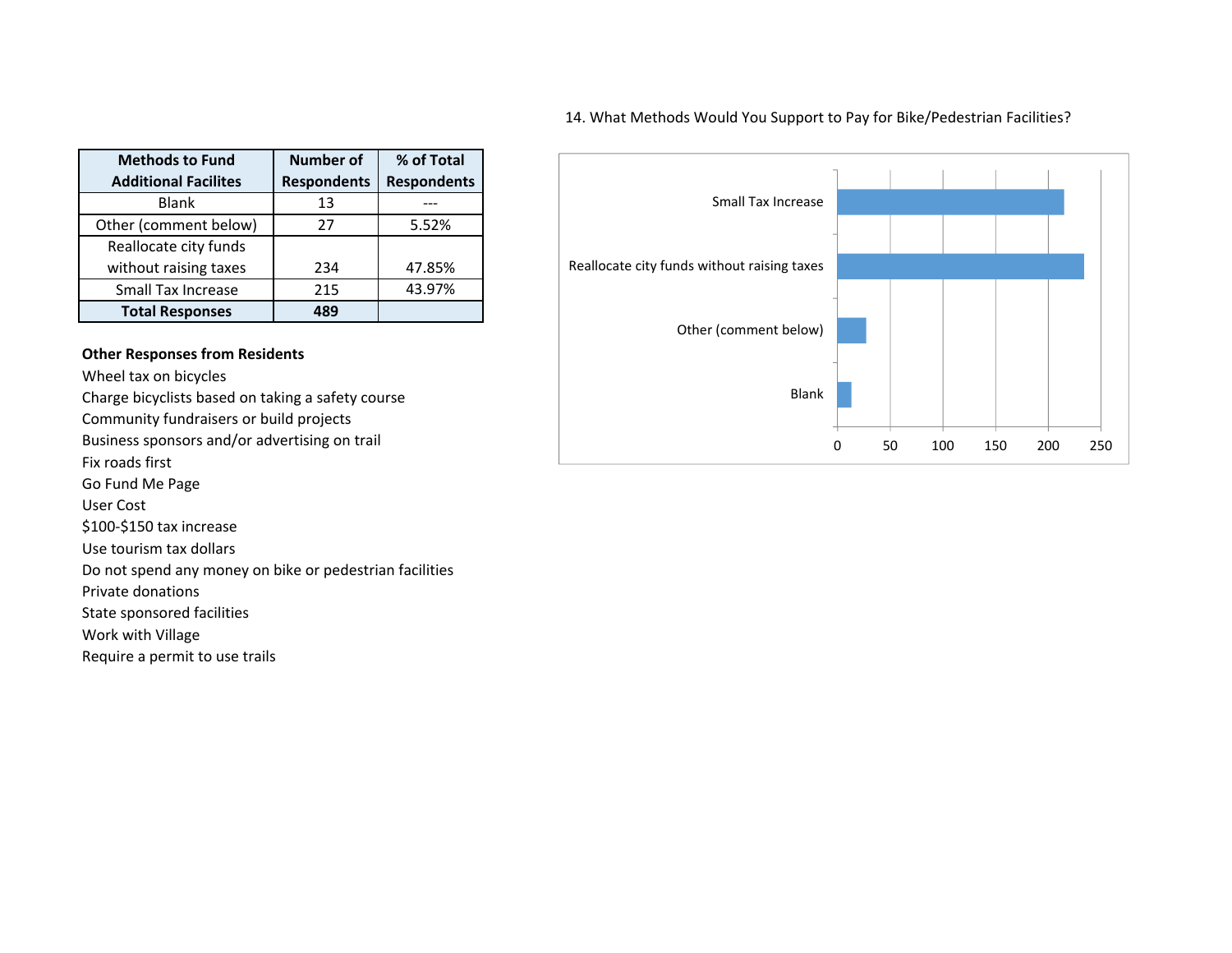| <b>New Facility Types</b> | No provisions for<br>bikes or pedestrians | % of total<br>respondents | <b>Wide Paved</b><br><b>Shoulders</b> | % of total<br>respondents | Separated<br><b>Multi Use</b><br><b>Paths</b> | % of total<br>respondents | <b>Separated Multi</b><br><b>Use Trails</b> | % of total<br>respondents |
|---------------------------|-------------------------------------------|---------------------------|---------------------------------------|---------------------------|-----------------------------------------------|---------------------------|---------------------------------------------|---------------------------|
| Yes                       | 33                                        | 10.51%                    | 174                                   | 53.05%                    | 317                                           | 95.20%                    | 308                                         | 92.49%                    |
| <b>No</b>                 | 281                                       | 89.49%                    | 154                                   | 46.95%                    | 16                                            | 5.10%                     | 25                                          | 7.96%                     |
| (blank)                   | 24                                        | $---$                     | 10                                    | $---$                     |                                               | $---$                     |                                             | $---$                     |
| <b>Total Responses</b>    | 338                                       |                           | 338                                   |                           | 338                                           |                           | 338                                         |                           |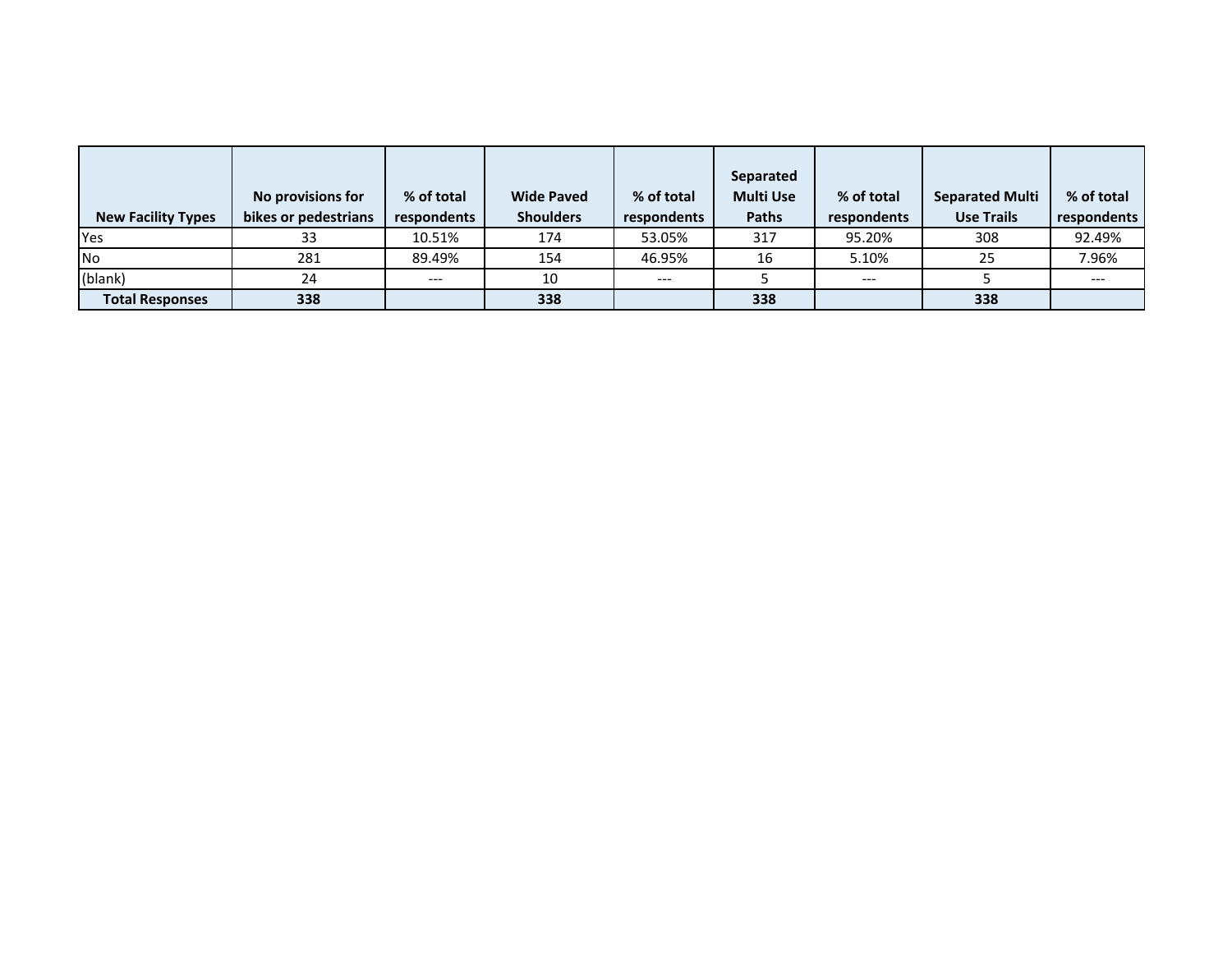| Should We Add New Facilities When Roads are | <b>Number of</b>   | % of Total         |
|---------------------------------------------|--------------------|--------------------|
| Reconstructed?                              | <b>Respondents</b> | <b>Respondents</b> |
| <b>Strongly Agree</b>                       | 203                | 60.06%             |
| Agree                                       | 96                 | 28.40%             |
| Neutral                                     | 22                 | 6.51%              |
| <b>Disagree</b>                             | 11                 | 3.25%              |
| <b>Strongly Disagree</b>                    | 6                  | 1.78%              |
| <b>Grand Total</b>                          | 338                |                    |